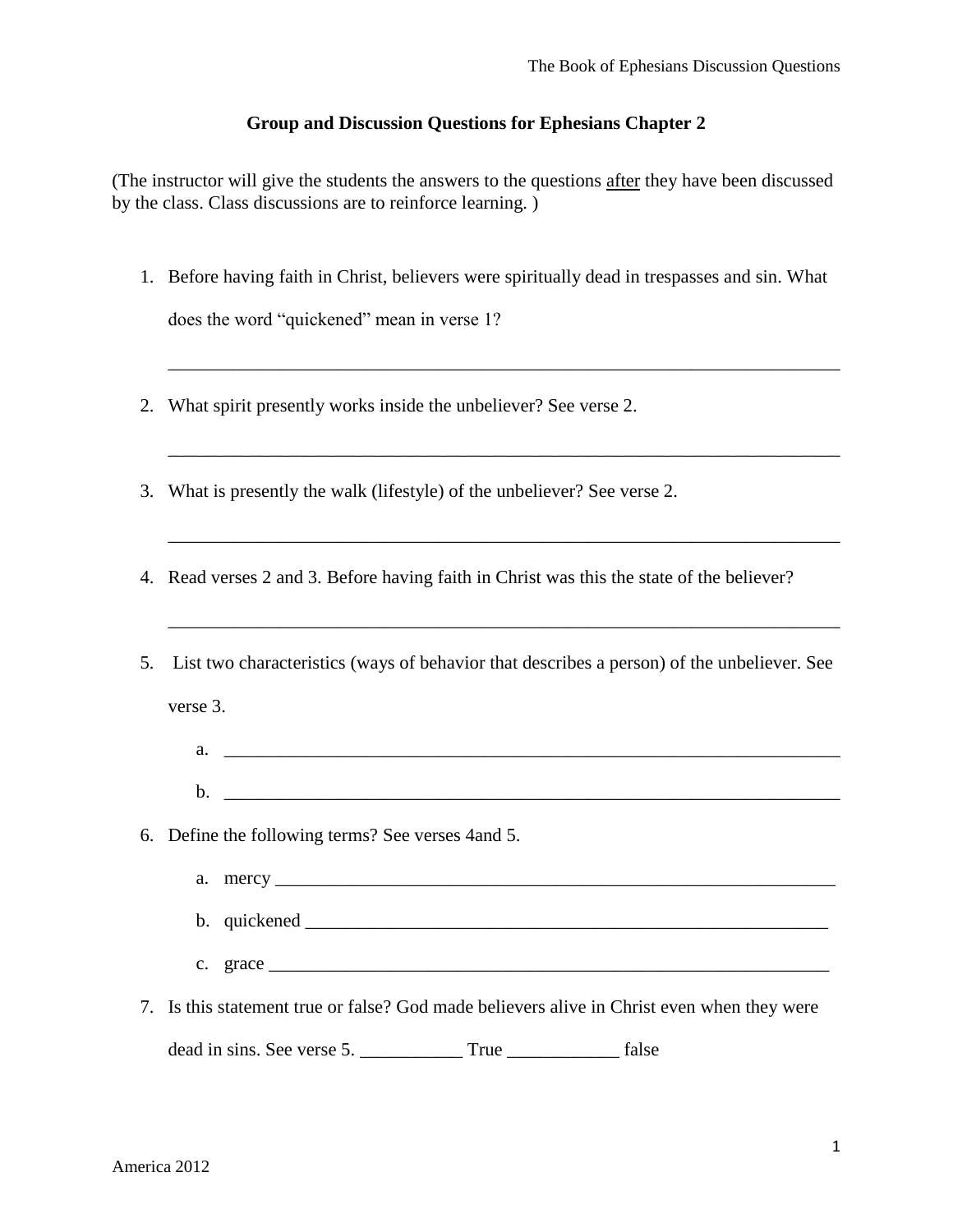- 8. Is this statement true or false? See verse 6. Presently believers have been raised up together, and made to sit together in heavenly places in Christ Jesus. \_\_\_\_\_\_\_\_\_\_ True False
- 9. What was one of God's purposes for designing his *Eternal Plan of Salvation*? See verse
	- 7.

10. Are the following statements true or false? See verses 8 through 10.

- a. Man is saved based on his good works. \_\_\_\_\_\_\_ True \_\_\_\_\_\_ False
- b. The believer's means (how it is obtained) of salvation is faith. \_\_\_\_\_\_\_ True \_\_\_\_\_\_ False

\_\_\_\_\_\_\_\_\_\_\_\_\_\_\_\_\_\_\_\_\_\_\_\_\_\_\_\_\_\_\_\_\_\_\_\_\_\_\_\_\_\_\_\_\_\_\_\_\_\_\_\_\_\_\_\_\_\_\_\_\_\_\_\_\_\_\_\_\_\_\_\_

- c. Salvation is based (the source of) on God's grace. \_\_\_\_\_\_\_ True \_\_\_\_\_\_ False
- d. Salvation is a gift. \_\_\_\_\_\_\_ True \_\_\_\_\_\_ False
- e. If unbelievers work hard and follow everything in the Bible, God will save them. \_\_\_\_\_\_\_ True \_\_\_\_\_\_ False
- f. God made the believer a new creature in Christ Jesus (cf. 2 Corinthians 5:17).

True False

g. In Christ, the believer does good works, which God hath before ordained that they should walk in them. True False

11. How does Paul describe the condition of the believer before salvation in verse 11?

12. How does Paul describe the condition of the believer before salvation in verse 12?

b. \_\_\_\_\_\_\_\_\_\_\_\_\_\_\_\_\_\_\_\_\_\_\_\_\_\_\_\_\_\_\_\_\_\_\_\_\_\_\_\_\_\_\_\_\_\_\_\_\_\_\_\_\_\_\_\_\_\_\_\_\_\_\_\_\_\_

a.  $\Box$ 

\_\_\_\_\_\_\_\_\_\_\_\_\_\_\_\_\_\_\_\_\_\_\_\_\_\_\_\_\_\_\_\_\_\_\_\_\_\_\_\_\_\_\_\_\_\_\_\_\_\_\_\_\_\_\_\_\_\_\_\_\_\_\_\_\_\_\_\_\_\_\_\_